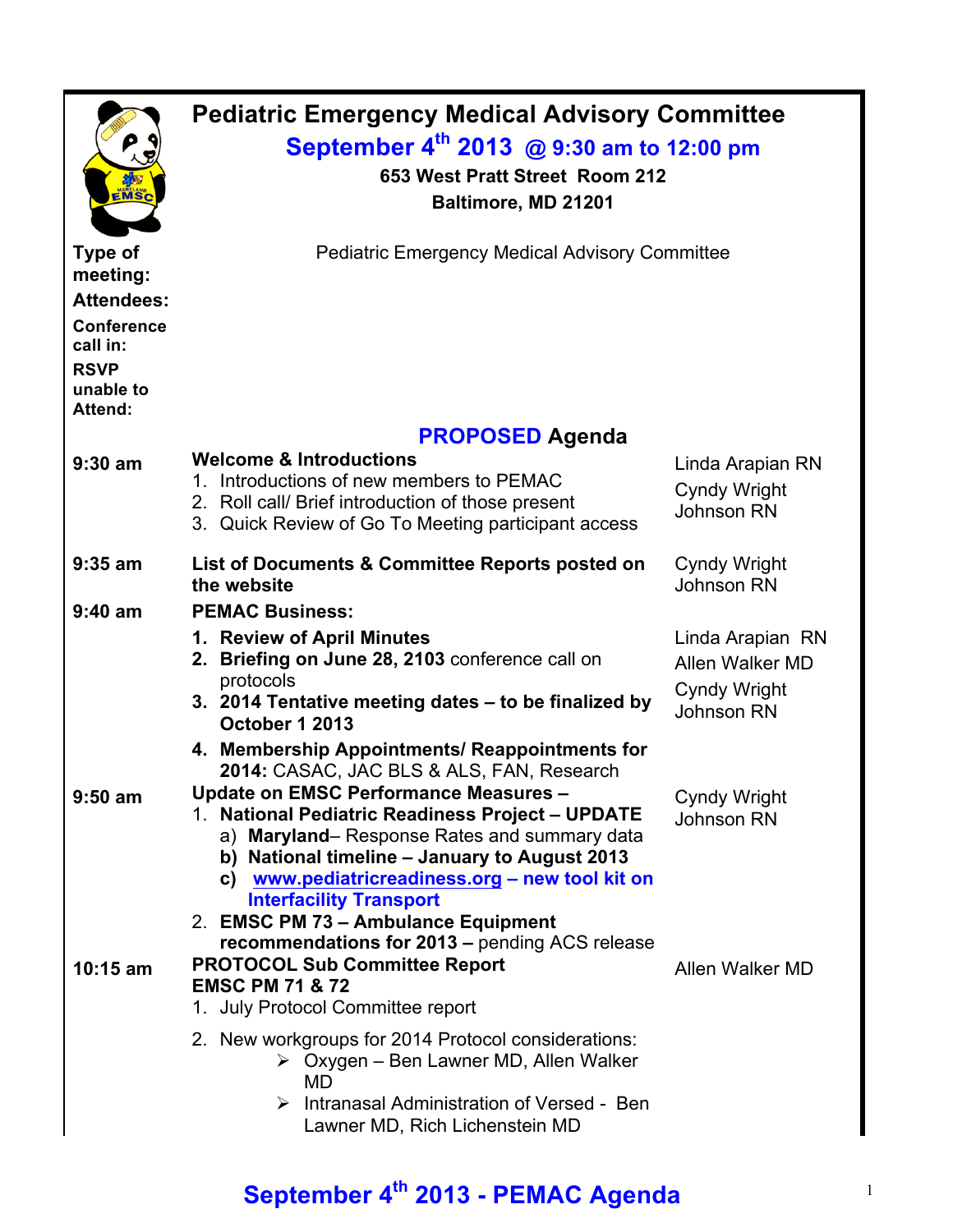|            | $\triangleright$ High Performance CPR<br>$\triangleright$ FSED – priority 2 patient transports                                                                                                                                                             |                                                                                                   |
|------------|------------------------------------------------------------------------------------------------------------------------------------------------------------------------------------------------------------------------------------------------------------|---------------------------------------------------------------------------------------------------|
|            | > Naloxone -OPTOINAL now, Full Protocol<br><b>July 1 2014</b>                                                                                                                                                                                              |                                                                                                   |
|            | 3. September is final month of new protocols to be                                                                                                                                                                                                         |                                                                                                   |
| $10:30$ am | considered<br><b>EDUCATION Sub Committee</b>                                                                                                                                                                                                               | Danielle Dunn                                                                                     |
|            | 1. EMS Care 2013 - STORK & STABLE<br>2. Safe Transport of Children - LMS in final stages<br>3. BLS Committee<br>4. ALS Committee                                                                                                                           | <b>NREMTP</b>                                                                                     |
|            | 5. Conferences for 2013 – Pyramid November 1-3,<br>2013                                                                                                                                                                                                    | EL&C                                                                                              |
|            | 6. Conferences for 2014 – see posted list<br>7. APLS – Maryland Rollout October $1^{st}$ & $2^{nd}$ 2013<br>8. ENPC Instructor Meeting/ ENA Pediatric Committee<br>Meeting at MIEMSS - October 23 2013<br>9. Other Educational opportunities               | Danielle Dunn EMTP<br>Allen Walker MD<br>Allen Walker MD<br><b>Sherry Summers RN</b><br>Committee |
| $10:45$ am | <b>Research and EVBG update</b><br>1. EMSC TI Grant updates<br>a. Family Presence<br>b. Trauma Checklist                                                                                                                                                   | Karen OConnell MD<br>Randy Burd MD                                                                |
|            | 2. EVBG<br>a. NHTSA contract with CNMC & MIEMSS<br>b. NHTSA contract with NASEMSO                                                                                                                                                                          | Kathy Brown MD<br>Joe Wright MD                                                                   |
|            | 3. Maryland EMSC Data & QI collaborative                                                                                                                                                                                                                   | Jen Anders MD                                                                                     |
|            | 4. Other research projects                                                                                                                                                                                                                                 |                                                                                                   |
| 11:00 am   | <b>Family Centered Care Sub Committee</b><br>1. Right Care When it Counts expanded reach<br>2. Panda Bear Mascot program for outreach to children<br>and families.<br>3. Potential for Tween & Teen Injury Prevention for<br><b>MSFA</b> summer convention | Mary Ellen Wilson<br><b>RN</b>                                                                    |
| $11:15$ am | <b>Maryland Organizations</b>                                                                                                                                                                                                                              |                                                                                                   |
|            | <b>AAP Updates</b><br>$\triangleright$ Maryland update – COPEM & COVIPP<br>> National COVIPP<br>$\triangleright$ National update – COPEM                                                                                                                   | <b>Rich Lichenstein MD</b><br><b>Rich Lichenstein MD</b><br>Joe Wright MD                         |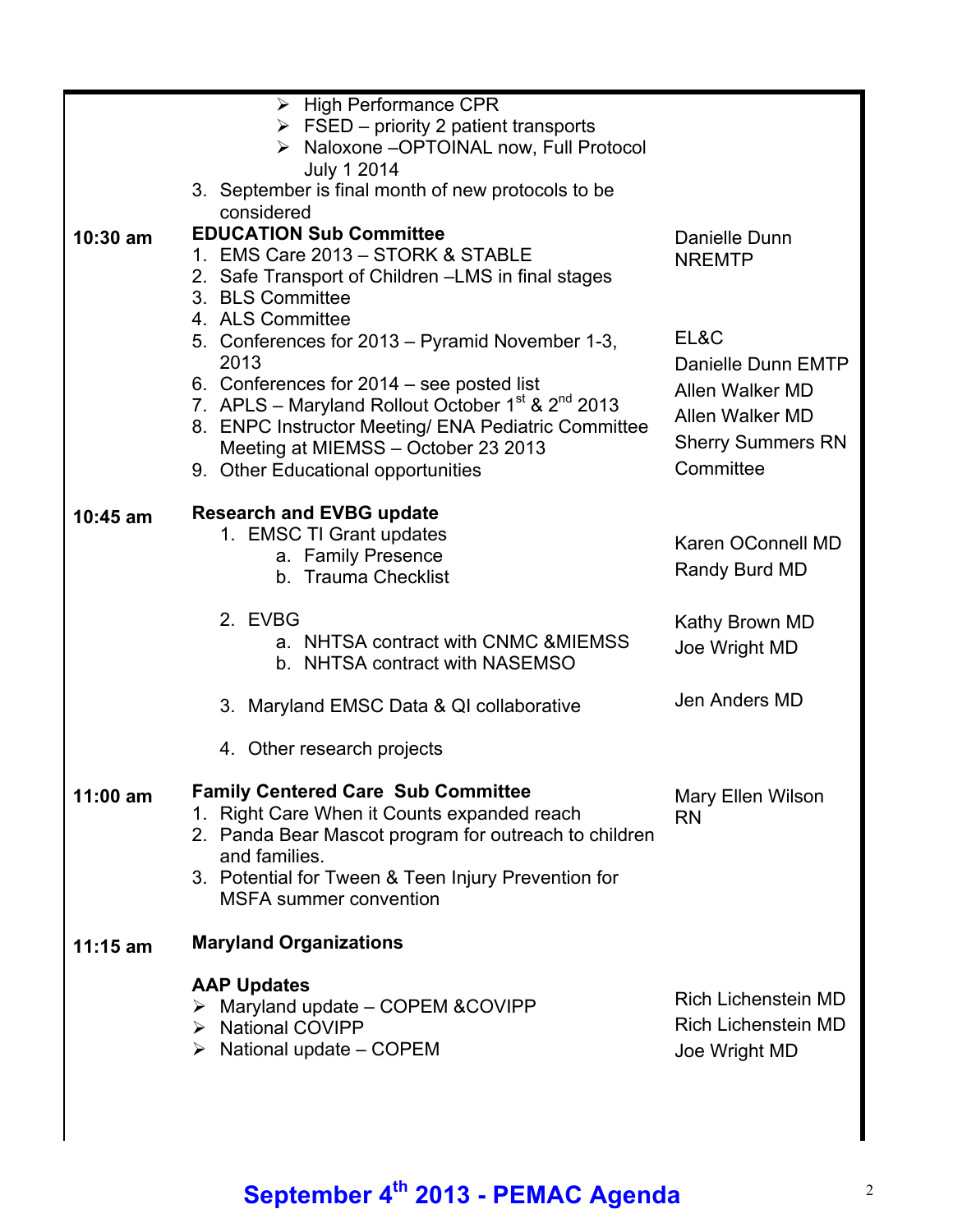|            | <b>ACEP Updates - new website &amp; management</b><br>www.mdacep.org<br>$\triangleright$ Maryland update - EMS Committee<br>> Maryland's NEW - Pediatric Committee<br>> Partnership with APSL Courses                                                                                                                                                                                   | Kathy Brown MD<br>Kathy Brown MD                                  |
|------------|-----------------------------------------------------------------------------------------------------------------------------------------------------------------------------------------------------------------------------------------------------------------------------------------------------------------------------------------------------------------------------------------|-------------------------------------------------------------------|
|            | <b>ENA Updates - www.mdena.org</b><br>$\triangleright$ State report<br>$\triangleright$ Local updates<br>> Maryland ENA Regional Conferences<br>$\triangleright$ ENA by the Bay summary<br>> ENPC / Pediatric State Committee meeting                                                                                                                                                   | <b>Sherry Summers RN</b>                                          |
|            | <b>SCHOOL HEALTH Updates</b><br>$\triangleright$ School Health committee(s) update<br>$\triangleright$ SHIP conference summary                                                                                                                                                                                                                                                          | Laurel Moody RN                                                   |
|            | <b>Critical Care Updates</b><br>$\triangleright$ AACN<br>$\triangleright$ AAP                                                                                                                                                                                                                                                                                                           | Liz Berg RN<br><b>Charlotte Glicksman</b><br>MD                   |
|            | <b>Commercial Ambulance Service Advisory</b><br><b>Committee (CASAC)</b><br>$\triangleright$ May Meeting update<br>$\triangleright$ Neonatal subcommittee                                                                                                                                                                                                                               | <b>Melanie Mathews RN</b>                                         |
| $11:30$ am | $\triangleright$ Pediatric workgroup to meet September 12, 2013<br><b>Injury Prevention Sub Committee &amp; Updates</b><br><b>Please see Summaries from:</b><br>1. EMSC: CPS & OP Healthcare Project (SHA)<br>Tween Passenger Safety project please contact<br>Susanne Ogaitis-Jones @ cps@miemss.org for<br>materials and information<br><b>Scholarships for CPS Technician course</b> | <b>Rich Lichenstein MD</b><br>Susanne Ogaitis<br><b>Jones MPH</b> |
|            | expire 9/30/2013 and were not refunded in<br>FFY14 grant.<br>2. Safe Kids Maryland 2013 meeting dates<br>Monday September 9th 2013 @ MIEMSS                                                                                                                                                                                                                                             | Cyndy Wright<br>Johnson RN                                        |
|            | <b>Fall meeting with Maryland CFR training</b><br>3. Maryland Risk Watch/ MSFA-please see handout<br>4. September 24 <sup>th</sup> 2013 – Mid Atlantic Life Safety<br>Conference at JHPLS in Howard County                                                                                                                                                                              |                                                                   |